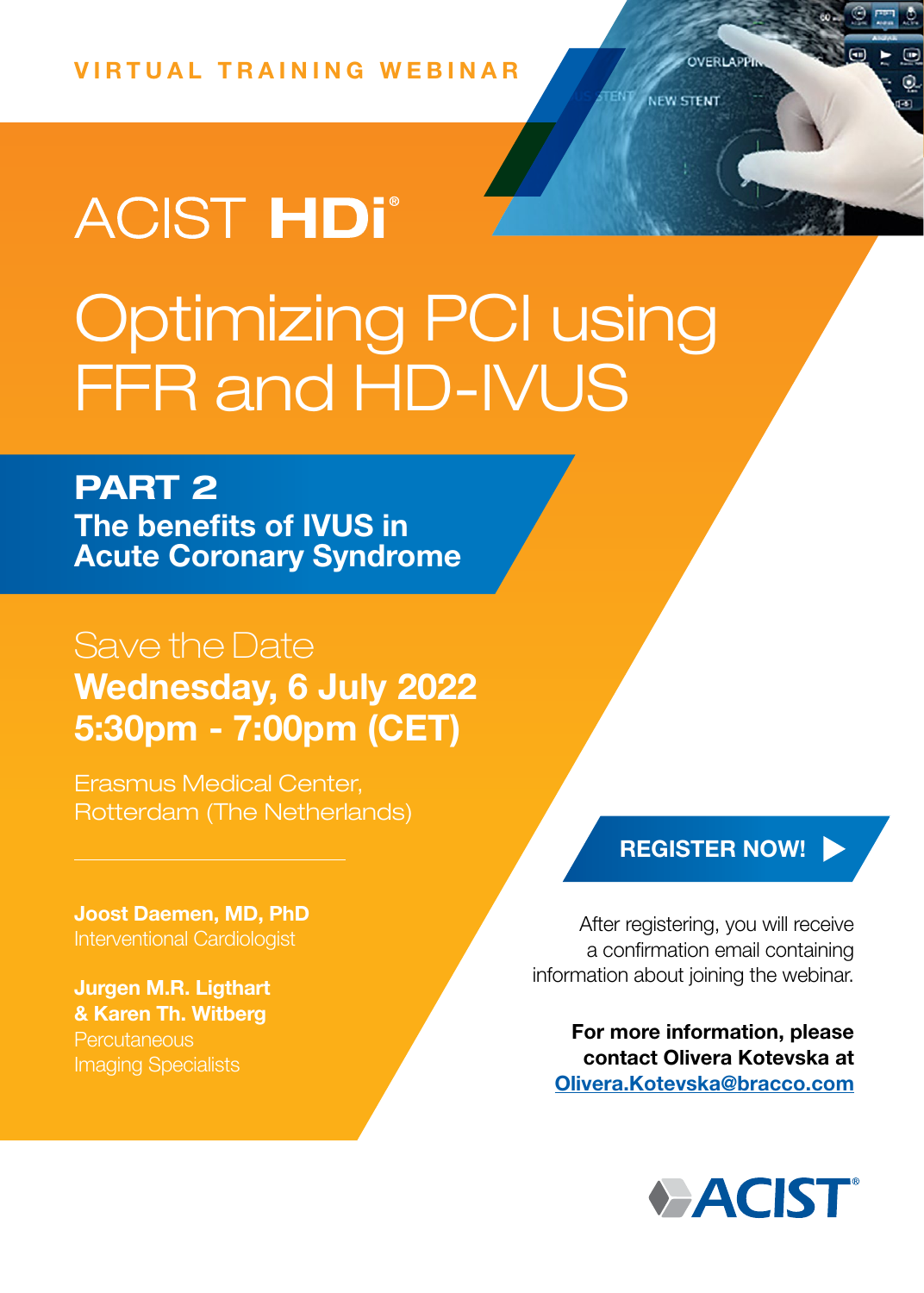#### **ACIST HDi**<sup>\*</sup>

### Optimizing PCI using FFR and HD-IVUS

PART 2



### Program Description

The ACIST sponsored webinar presented by Joost Daemen, MD, PhD and Jurgen M.R. Ligthart from the Erasmus University - Department Cardiology, Rotterdam/ Netherlands is an interactive educational program that is designed for physicians that want to learn more about using FFR and HD IVUS for PCI optimization in clinical practice. This exclusive event will be lead by Joost Daemen, MD, PhD and Jurgen M.R. Ligthart who have extensive experience with this technology in their daily clinical practice.

## Learning Objectives

- Learn to recognize unstable or ruptured plaque using HD IVUS
- Learn to appreciate reference segments in ACS lesions
- Guide plaque optimization in thrombotic lesions